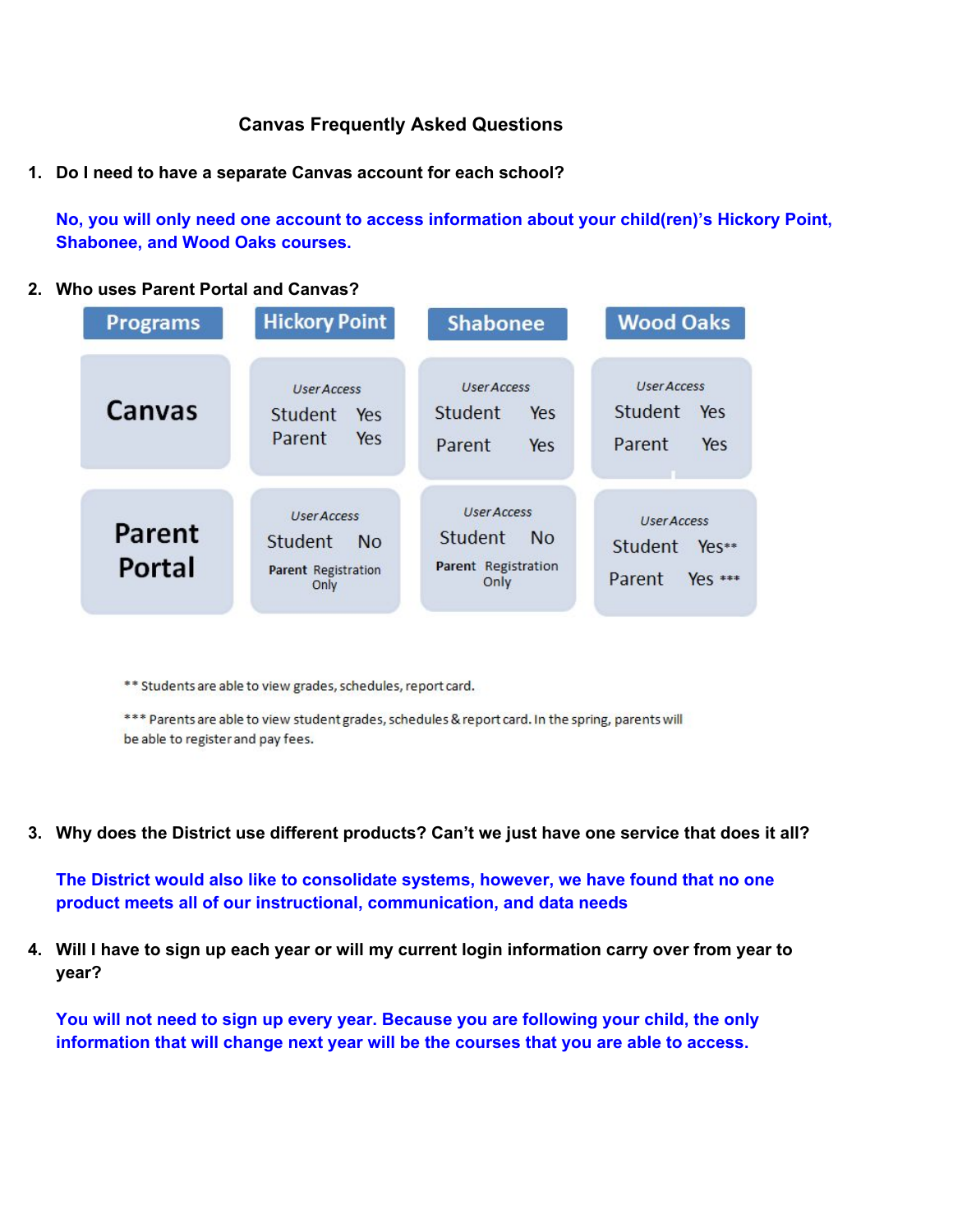**5. Can I see my child's grades on Canvas?**

**Not at this time. However, you may find selected assignments graded in Canvas. However, they do not reflect the overall course grade.**

**6. How long will the District be using Canvas?**

**Currently, the District does not have any plans to move to another product in the next few years.**

**7. How will Canvas be used?**

**Every K5 teacher will be using the Announcements feature as their primary tool of communication with parents. Starting in 5th grade and continuing through 8th grade, selective classes will be using the assignment and or grading features as appropriate to the curriculum. Homework for grades 6-8 will be listed in Canvas.** 

# Canvas Use at K-8

## **Hickory Point**

- Teacher Announcements (Blog)
- Classroom Photos
- Student Projects

### **Shabonee**

- Teacher Announcements (Blog)
- Classroom Photos
- Student Projects
- Assignments (5th grade only)
- Calendar of assignments (5th grade only)

### **Wood Oaks**

- Teacher Announcements
- Assignments
- Calendar of assignments

**8. How will I see my child's assignments? A parent will be able to view assignments by logging into Canvas with a unique username and password. Once logged into Canvas, one can click on the calendar icon to view assignments in a planner view.**